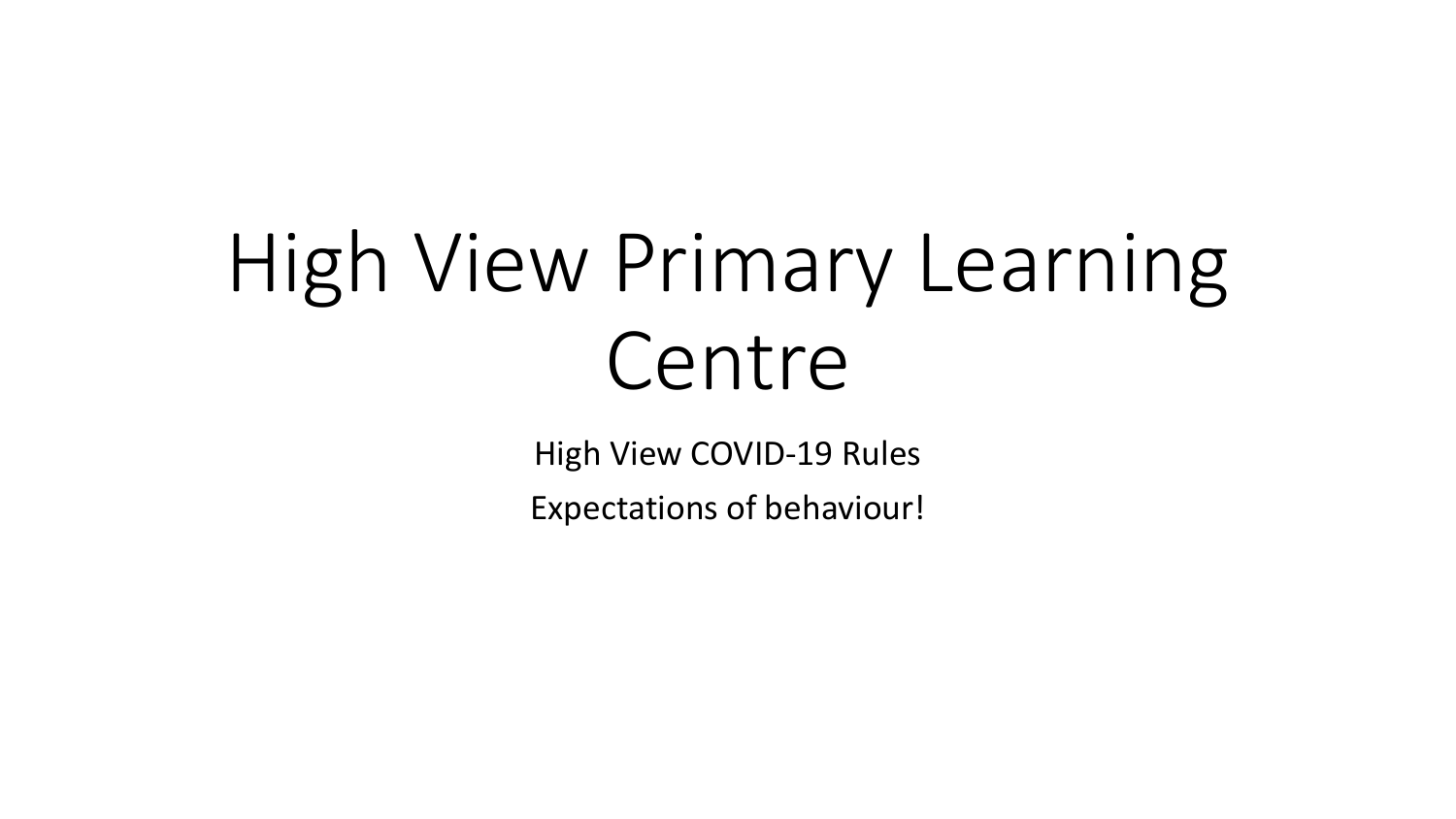## Golden Rules! These have not changed!



•Be kind and helpful. •Work Hard.

•Listen to people.

•Be gentle. •Look after property. •Be honest.

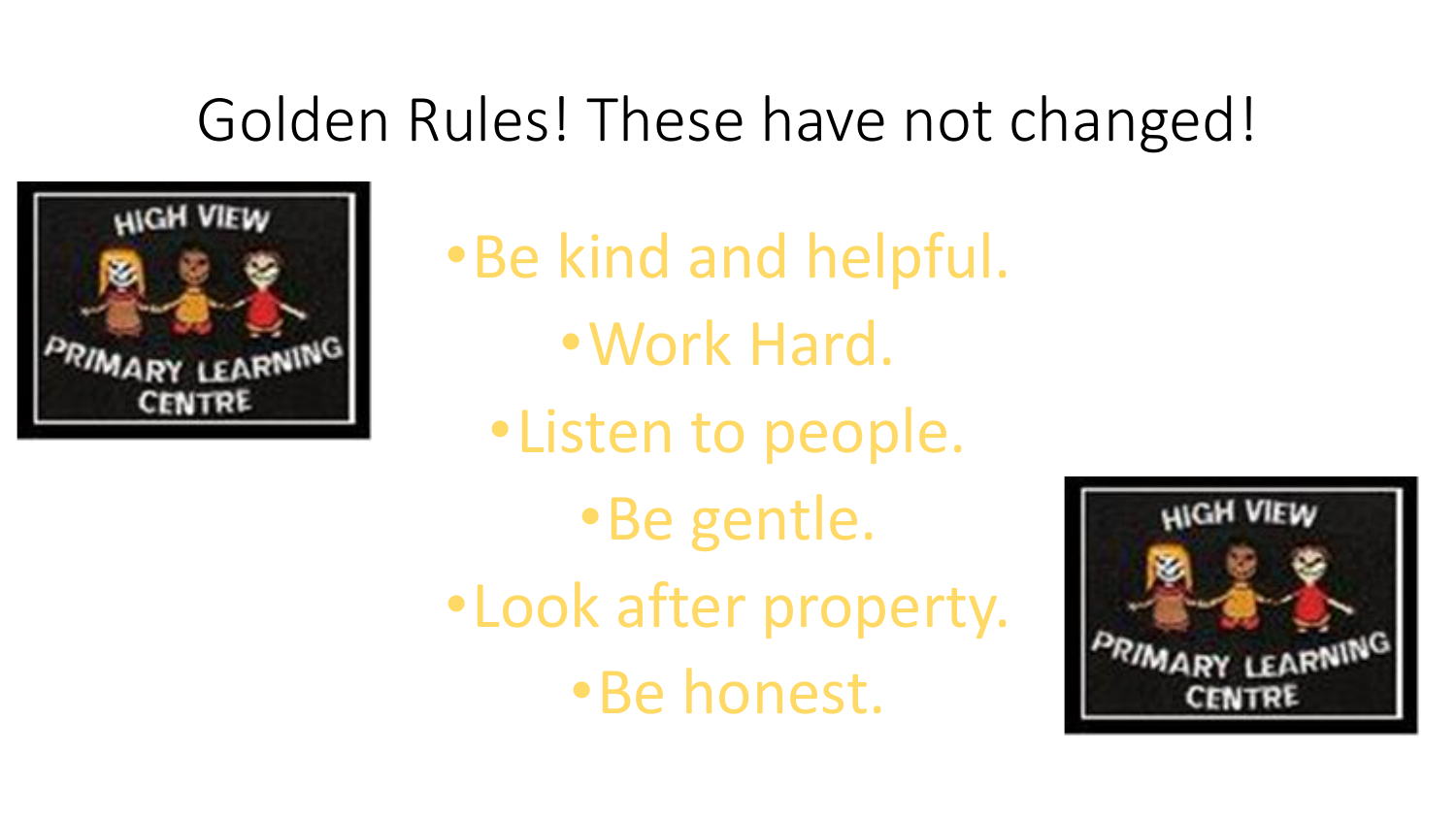## New Rules:

- We have new paths to walk down.
- We have new classroom doors to come in and out of.
- We have new classrooms to use all day.
- We come into school and wash our hands.
- We use our equipment only.
- We only play with people in our bubble.
- We have to follow the rules when coming into school and home using the correct path.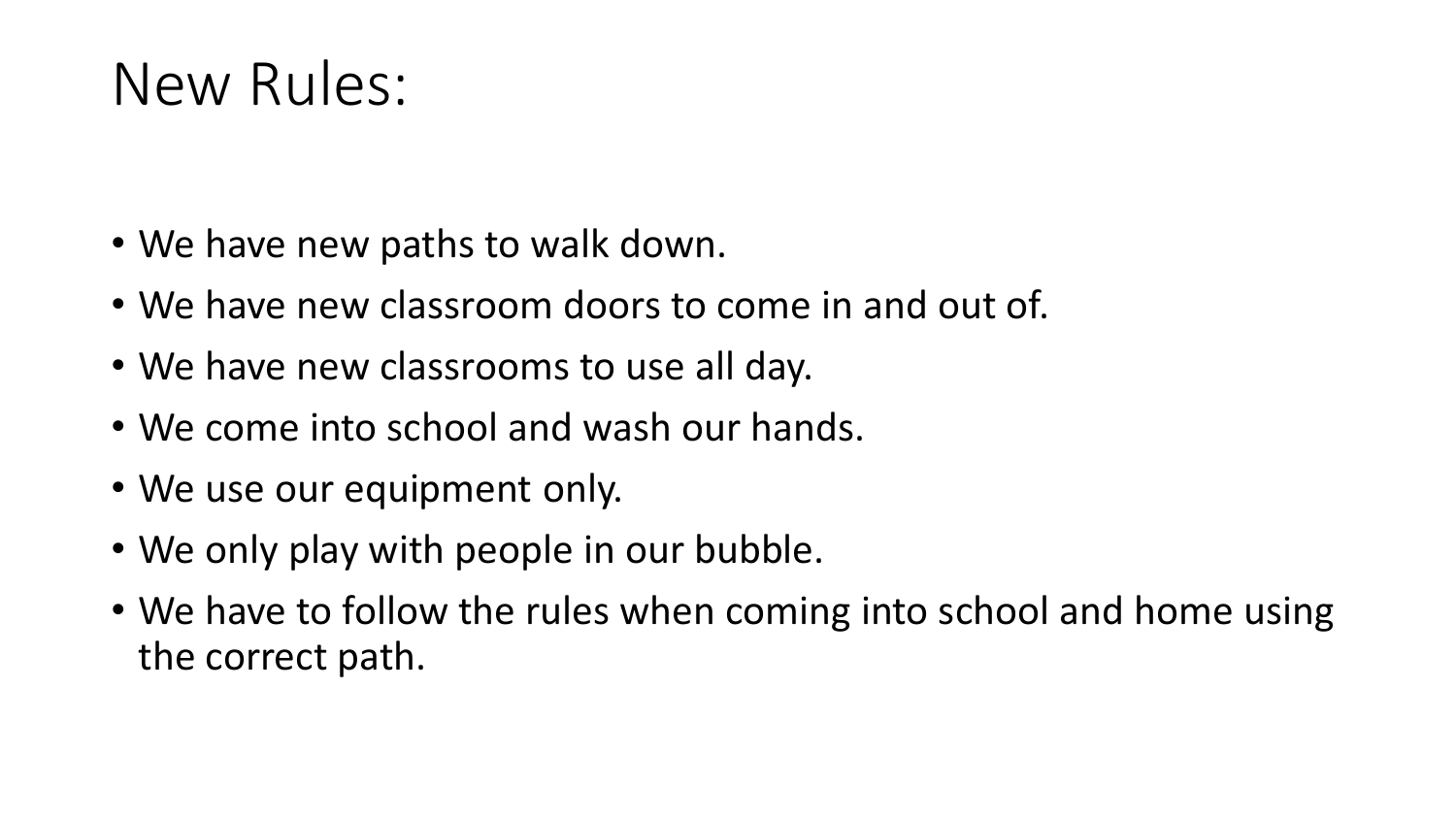#### More rules…..

- We have to stay 2m apart when coming to our classroom and need to remind our adults.
- If I sneeze/cough: 'catch it, bin it, kill it'. Use tissue and wash hands whenever you need to.
- Avoiding touching your mouth, nose and eyes with hands if you do wash hands.
- When playing outside remain 2m apart from each other.
- Stay on the area of the playground you have been told to use, no moving.
- Toilets: 1 at a time. Wash hands. Adults will supervise.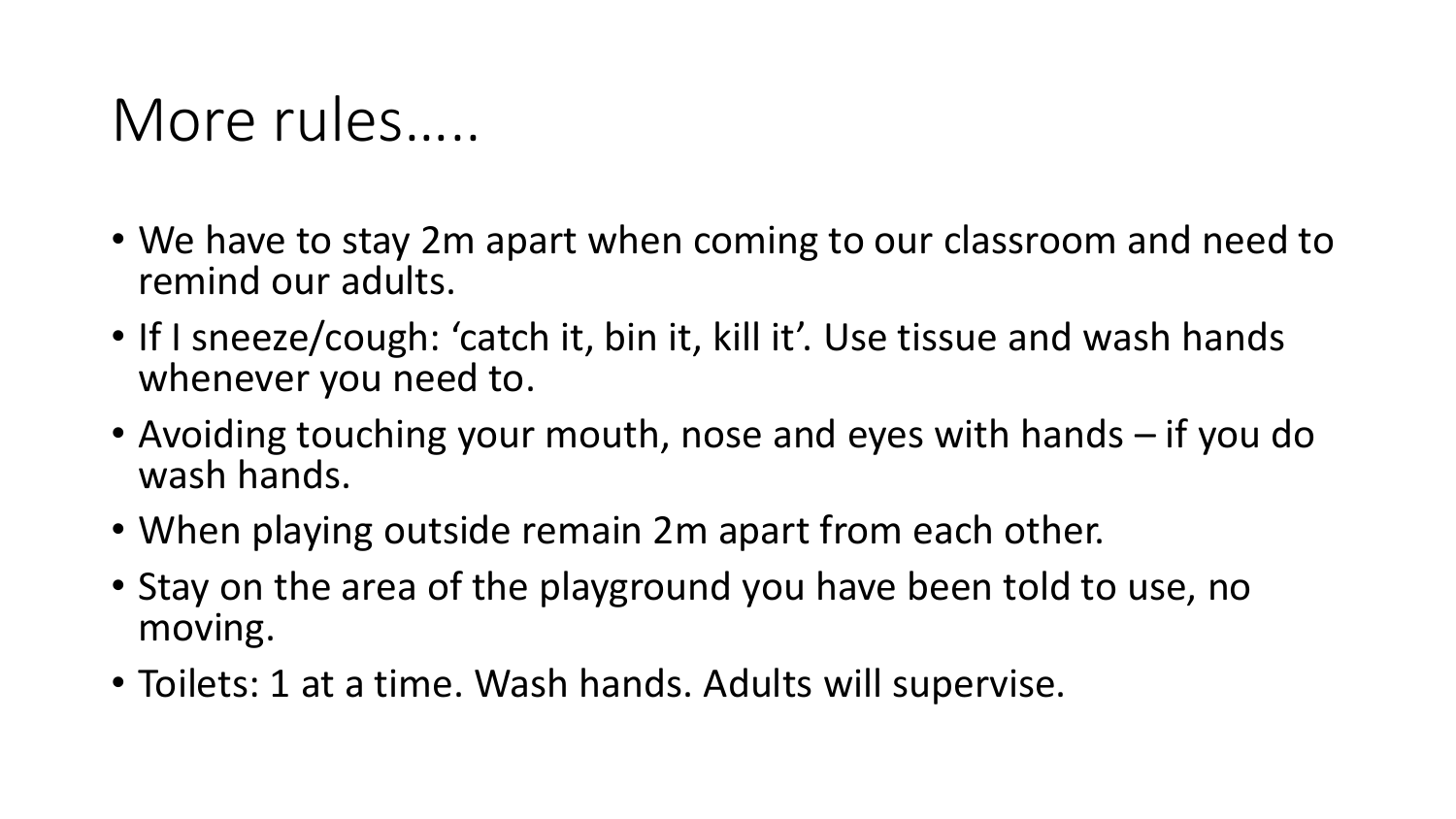# Rules for walking home FS/Y1

- When your 1 adult comes to pick you up, use the marks on the floor to stay 2m apart. Help the adults to follow this rule.
- When walking home, follow the paths you have been asked to use. Adults and signs will help you.
- Keep apart from anybody else whilst you walk off school playground.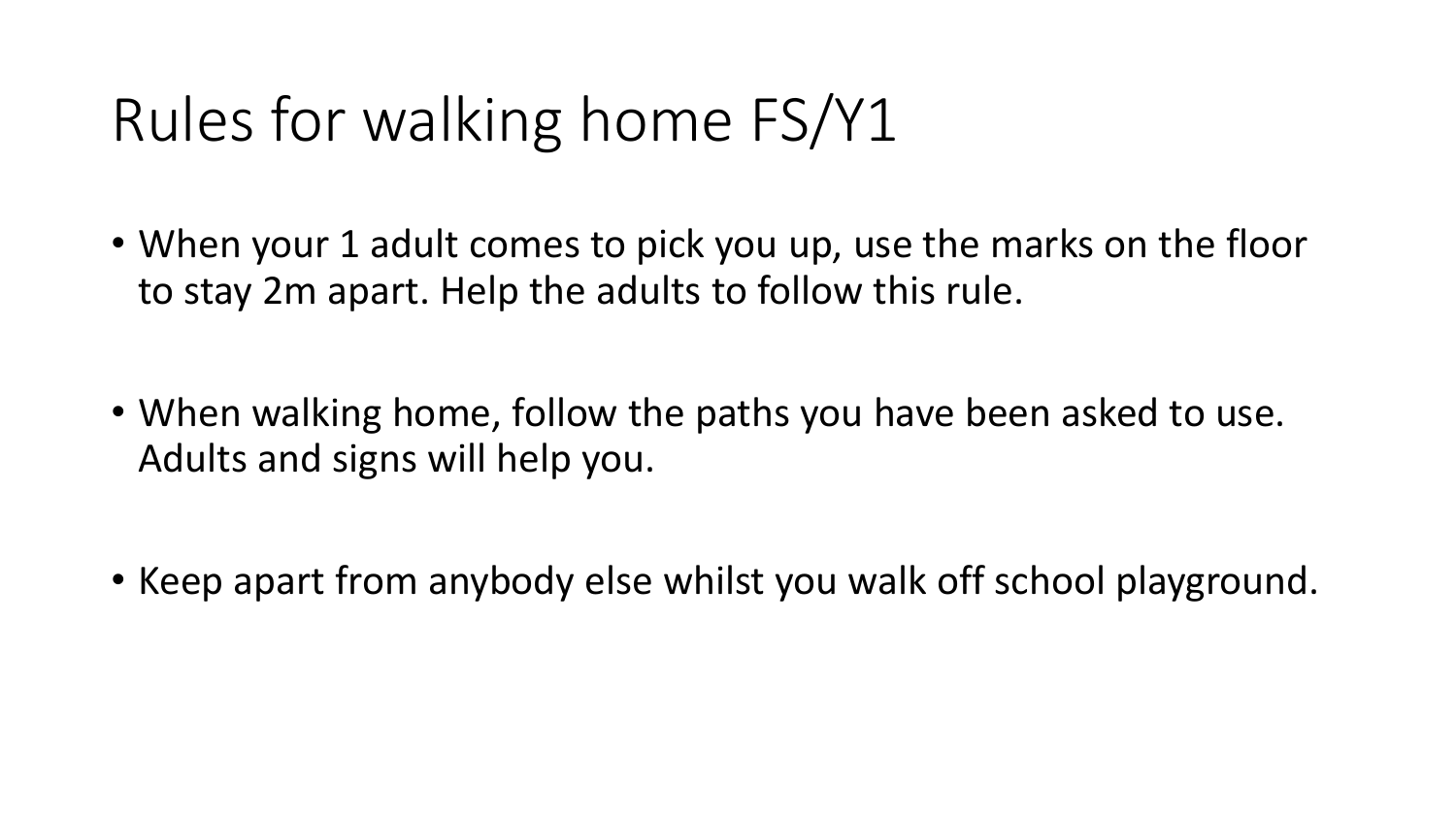# Rules for walking home Year 6

- If you are walking home alone: You MUST follow the 2m markings when walking off site.
- When walking home, follow the paths you have been asked to use. Adults and signs will help you.
- Keep apart from anybody else whilst you walk off school playground. This is very important to social distance and your parents and school will be trusting you to keep yourselves safe.
- Straight home. You are not to mix as this is not keeping all of us safe!